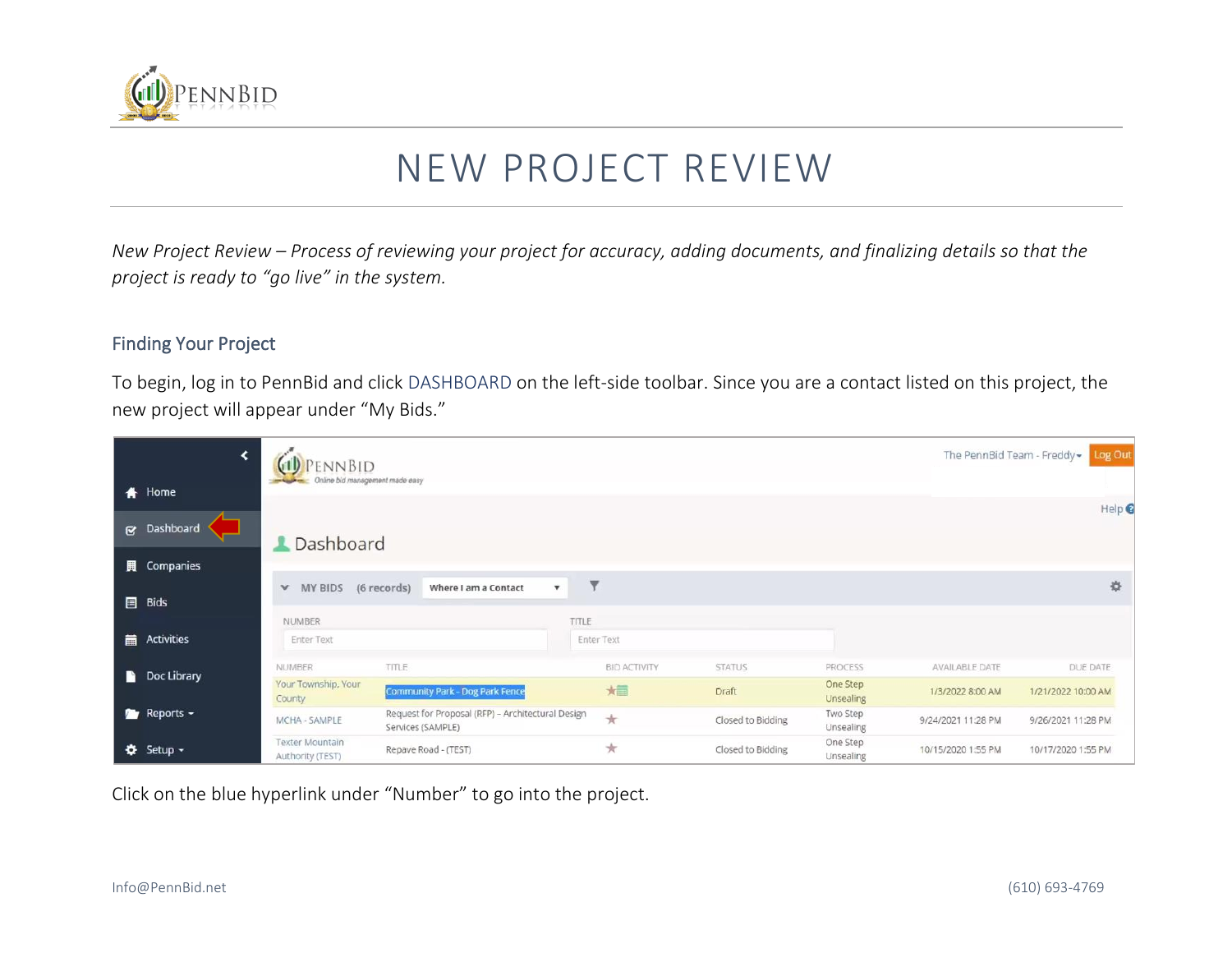

## Reviewing Your Project – Getting Started

Inside the project, you will review the information populated on the SETTINGS tab, BID FORM- QUESTIONS (RFI) tab, and BID FORM- PRICING tab, as well as upload project documents under the DOCUMENTS tab and finalize the date/time for the project to go live.

|   | ⊀                                     |                                                | <b>ENNBID</b><br>Online bid management made easy |                                                  |                          |                             |                        |                                             |                                     | The PennBid Team - Freddy $\bullet$ |                   | Log Out                      |
|---|---------------------------------------|------------------------------------------------|--------------------------------------------------|--------------------------------------------------|--------------------------|-----------------------------|------------------------|---------------------------------------------|-------------------------------------|-------------------------------------|-------------------|------------------------------|
|   | <del>#</del> Home                     |                                                |                                                  |                                                  |                          |                             |                        |                                             |                                     |                                     |                   | Help <sup><sup>O</sup></sup> |
|   | c Dashboard                           | ← Return to<br><b>Bid List</b>                 | <b>NUMBER</b>                                    | TITLE                                            | PROCESS                  | # BIDS<br>RECEIVED          | <b>STATUS</b>          | BID DUE: 1/21/2022 10:00 AM<br>OPENS IN     |                                     |                                     |                   |                              |
|   | <b>圓</b> Companies                    | <b>II</b> Bid                                  | Your<br>Township<br>, Your                       | <b>Community Park - Dog</b><br><b>Park Fence</b> | One Step<br>Unsealing    | $\circ$                     | Draft<br>Cancel<br>Bid | 11 days: 9 hours: 38 minutes: 36<br>seconds |                                     |                                     |                   |                              |
|   | <b>Bids</b>                           |                                                | County                                           |                                                  |                          |                             |                        |                                             |                                     |                                     |                   |                              |
|   | <b>m</b> Activities                   | SETUP                                          |                                                  | CLARIFICATIONS (FROM VENDORS)                    | <b>RESPONSE</b>          | ANALYSIS                    | AWARD                  | LOG                                         |                                     |                                     |                   |                              |
|   | Doc Library                           | <b>SETTINGS</b>                                |                                                  | <b>BID FORM- QUESTIONS (RFI)</b>                 | <b>BID FORM- PRICING</b> | <b>DOCUMENTS</b>            | <b>BIDDERS</b>         |                                             |                                     |                                     |                   |                              |
| n |                                       | For out Quick-Start guides, click here.        |                                                  |                                                  |                          |                             |                        |                                             |                                     |                                     |                   |                              |
|   | <b>Reports <math>\sim</math></b>      | For our User Videos, click here.               |                                                  |                                                  |                          |                             |                        |                                             |                                     |                                     |                   |                              |
|   | <b><math>\bigoplus</math></b> Setup ▼ | Lock Hide                                      |                                                  |                                                  |                          |                             |                        |                                             |                                     |                                     | Clone Delete Edit |                              |
|   |                                       | NUMBER O<br>Your Township, Your County         |                                                  |                                                  | <b>STATUS</b><br>Draft   |                             |                        |                                             | VENDOR SERVICE AREA VIEW<br>Yes     |                                     |                   |                              |
|   |                                       | TITLE <sup>®</sup>                             | Community Park - Dog Park Fence                  |                                                  | Yes                      | <b>CLARIFICATION NOTICE</b> |                        |                                             | VENDOR CATEGORY VIEW @<br><b>No</b> |                                     |                   |                              |
|   |                                       | <b>BID TYPE O</b><br><b>Fixed Fee Contract</b> |                                                  |                                                  | Yes                      | BID SUBMISSION NOTICE       |                        |                                             | ACCESS <sup>O</sup><br>Public       |                                     |                   |                              |

*Note*: As a reminder, PennBid does not actually manage your project or create content for you. Our team is happy to assist with the mechanics of how to use the system and we are available to answer questions, but it is up to you to manage all aspects of your project.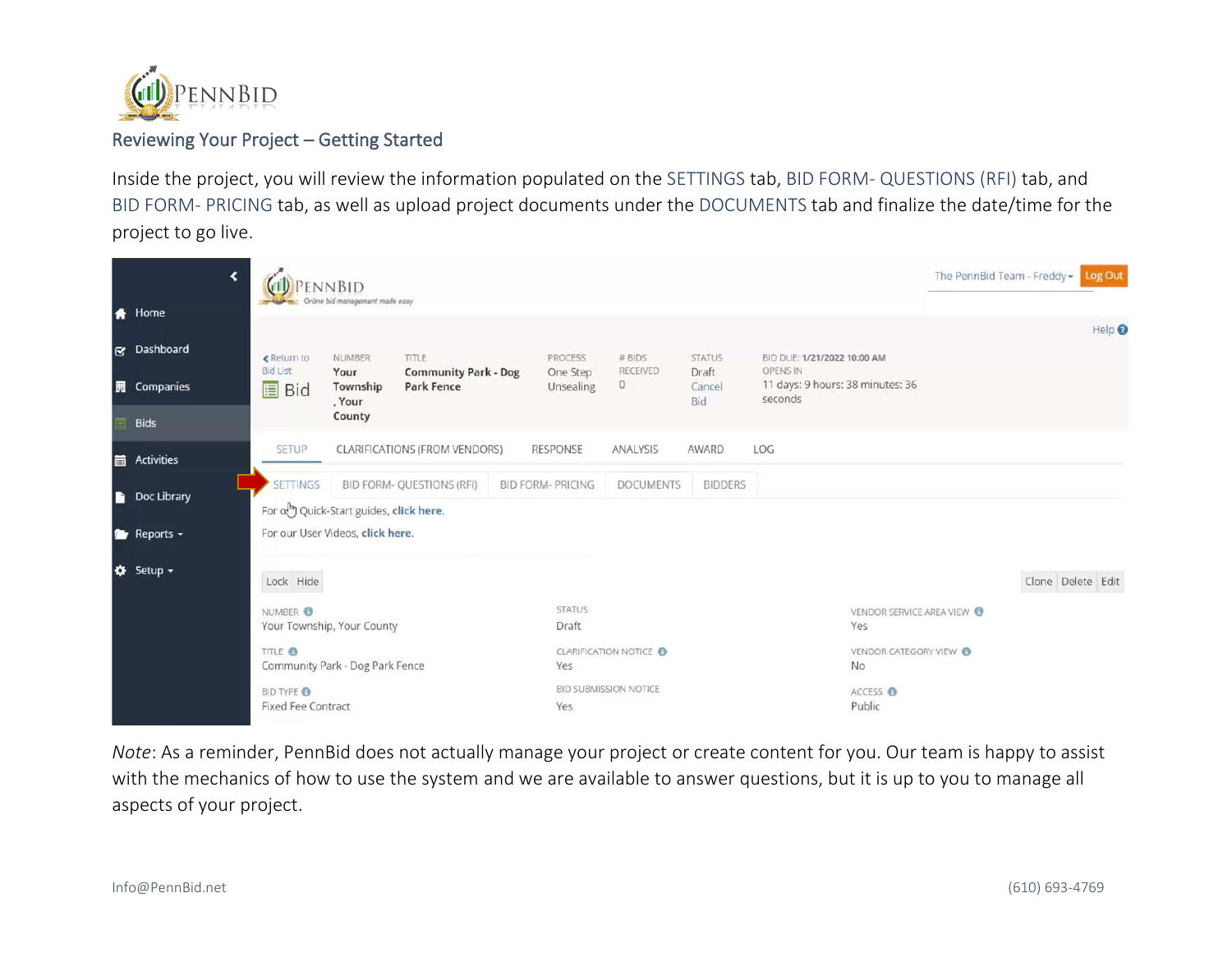

### Reviewing Your Project – Settings Tab

The SETTINGS tab captures all the information from your advertisement, including project dates, contact information, geographical area, scope of work and any bid events. Be sure to scroll down the page to make sure the populated fields are accurate, except for the "Available Date," which will be edited later after review.

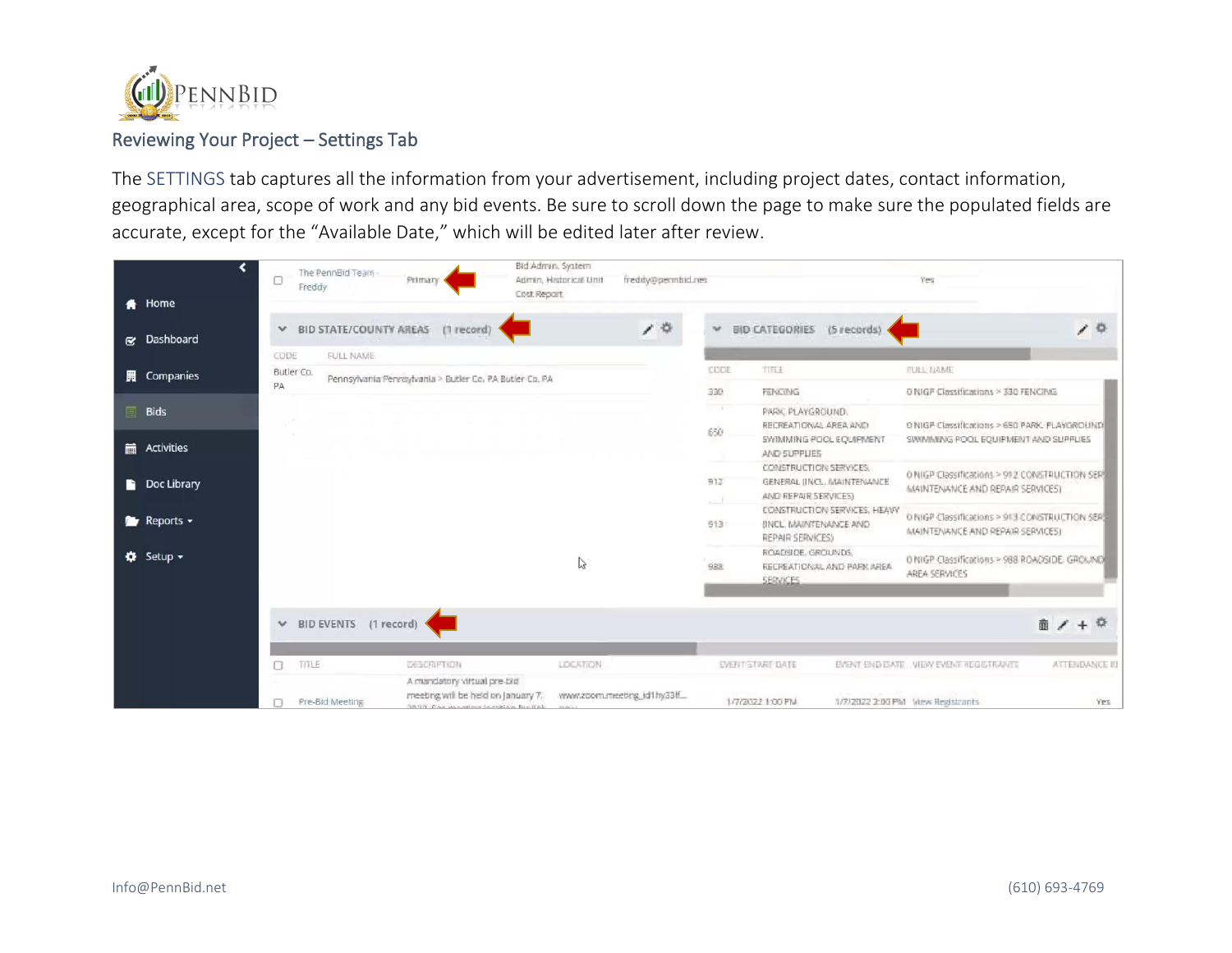

# Reviewing Your Project – Bid Form- Questions (RFI) Tab

Once the SETTINGS tab has been checked, move one tab to the right and click on BID FORM- QUESTIONS (RFI).

|   | Home<br>& Dashboard | ← Return to<br><b>Bid List</b><br><b>国</b> Bid | <b>NUMBER</b><br>Your<br>Township<br>, Your<br>County | TITLE<br><b>Community Park - Dog</b><br><b>Park Fence</b> | PROCESS<br>One Step<br>Unsealing | # BIDS<br><b>RECEIVED</b><br>$\circ$ | <b>STATUS</b><br>Draft<br>Cancel<br>Bid | BID DUE: 1/21/2022 10:00 AM<br>OPENS IN<br>11 days: 9 hours: 37 minutes: 12<br>seconds |  |
|---|---------------------|------------------------------------------------|-------------------------------------------------------|-----------------------------------------------------------|----------------------------------|--------------------------------------|-----------------------------------------|----------------------------------------------------------------------------------------|--|
|   |                     | <b>SETUP</b>                                   |                                                       | <b>CLARIFICATIONS (FROM VENDORS)</b>                      | RESPONSE                         | ANALYSIS                             | AWARD                                   | LOG                                                                                    |  |
|   | <b>图</b> Companies  | <b>SETTINGS</b>                                |                                                       | <b>BID FORM- QUESTIONS (RFI)</b>                          | <b>BID FORM- PRICING</b>         | <b>DOCUMENTS</b>                     | <b>BIDDERS</b>                          |                                                                                        |  |
|   | <b>Bids</b>         |                                                |                                                       |                                                           |                                  |                                      |                                         |                                                                                        |  |
|   |                     | For our Quick-Start guides, click here.        |                                                       |                                                           |                                  |                                      |                                         |                                                                                        |  |
| 扁 | Activities          | For our User Videos, click here.               |                                                       |                                                           |                                  |                                      |                                         |                                                                                        |  |

This screen contains information from your bid form. The bidder acknowledgements and document upload spots (for bidders at bid submission) have been populated and are now fillable fields for the bidders. Review for accuracy.

| <b>A</b> Home                                                                              |        |        |    | ITEM GROUPS (3 records)                             |                                                                                                                                                                                                                                                                                                                                                                                                                                                                                                                                             |                   |                 |                                          | ≍面 |  |  |
|--------------------------------------------------------------------------------------------|--------|--------|----|-----------------------------------------------------|---------------------------------------------------------------------------------------------------------------------------------------------------------------------------------------------------------------------------------------------------------------------------------------------------------------------------------------------------------------------------------------------------------------------------------------------------------------------------------------------------------------------------------------------|-------------------|-----------------|------------------------------------------|----|--|--|
| & Dashboard                                                                                | $\vee$ |        |    | QUESTIONS (13 records)                              |                                                                                                                                                                                                                                                                                                                                                                                                                                                                                                                                             |                   |                 | Preview $\infty$ $\hat{m}$ / + $\hat{w}$ |    |  |  |
| <b>圓</b> Companies                                                                         | □      |        |    | REFERENCE NUMBER                                    | ORDER QUESTION                                                                                                                                                                                                                                                                                                                                                                                                                                                                                                                              | RESPONSE REQUIRED | RESPONSE TYPE   |                                          |    |  |  |
| <b>Bids</b>                                                                                |        |        |    | <b>Bidder Acknowledgments &amp; Representations</b> |                                                                                                                                                                                                                                                                                                                                                                                                                                                                                                                                             |                   |                 |                                          |    |  |  |
|                                                                                            |        | $\Box$ |    | / 亩                                                 | Bidder shall list addenda by number and date. If no addenda<br>issued, write "NONE". (Enter I Agree or I Do Not Agree)                                                                                                                                                                                                                                                                                                                                                                                                                      | Yes               | <b>Text Box</b> |                                          |    |  |  |
| Activities<br>Doc Library<br><b>Reports <math>\sim</math></b><br>$\bullet$ Setup $\bullet$ |        | n      | 2. |                                                     | The following documents are attached to and made a<br>condition of this Bid and should be included in the<br>Supporting Documents: Surety Company Bond or Certified<br>Check in the amount of \$1,000.00 payable to Cranberry<br>Township: Non-Collusion Affidavit: Bidder's Experience:<br>Certificate of Compliance with the PA Steel Products<br>Procurement Act; Public Works Employment Verification<br>Form: if applicable, PennDOT forms (MS-944, Provisions of<br>Workmen's Compensation Act). (Enter I Agree or I Do Not<br>Agree) | Yes               | <b>Text Box</b> |                                          |    |  |  |
|                                                                                            |        | ∩      | 3. |                                                     | The Board of Supervisors reserves the right to reject any or<br>3 all bids and to waive any defects or irregularities in the best<br>interest of the Township.                                                                                                                                                                                                                                                                                                                                                                              | Yes               | <b>Text Box</b> |                                          |    |  |  |
|                                                                                            |        |        |    |                                                     | All bids shall remain irrevocable for 60 days after the actual<br>4 date of the opening in compliance with Act 317 of 1978                                                                                                                                                                                                                                                                                                                                                                                                                  | Yes               | <b>Text Box</b> |                                          |    |  |  |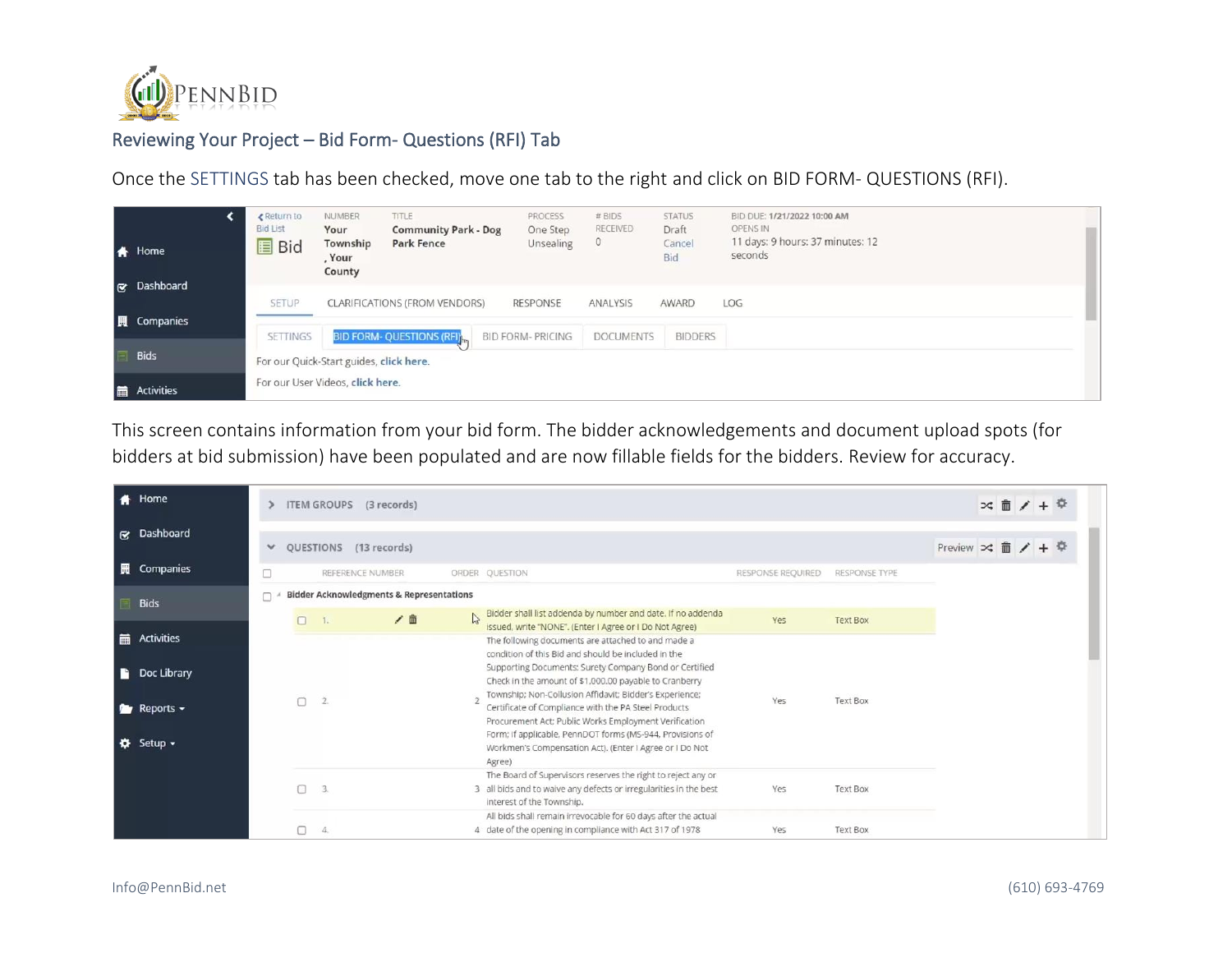

# Reviewing Your Project – Bid Form- Pricing Tab

After reviewing the bidder acknowledgements / RFIs, click the BID FORM- PRICING tab to review the remaining elements (line items) of your bid form.

|    | <b>A</b> Home      |                                 | <b>ENNBID</b><br>Online bid management made easy |                                                                                                       |                         |                     |                        |                                                                | The PennBid Team - Freddy - | Log Out                      |
|----|--------------------|---------------------------------|--------------------------------------------------|-------------------------------------------------------------------------------------------------------|-------------------------|---------------------|------------------------|----------------------------------------------------------------|-----------------------------|------------------------------|
|    |                    |                                 |                                                  |                                                                                                       |                         |                     |                        |                                                                |                             | Help <sup><sup>O</sup></sup> |
|    | & Dashboard        | ← Return to                     | NUMBER                                           | TITLE                                                                                                 | PROCESS                 | # BIDS              | <b>STATUS</b>          | BID DUE: 1/21/2022 10:00 AM                                    |                             |                              |
|    | <b>圓</b> Companies | <b>Bid List</b><br><b>国</b> Bid | Your<br>Township<br>, Your                       | <b>Community Park - Dog</b><br><b>Park Fence</b>                                                      | One Step<br>Unsealing   | RECEIVED<br>$\circ$ | Draft<br>Cancel<br>Bid | <b>OPENS IN</b><br>15 days: 7 hours: 27 minutes: 43<br>seconds |                             |                              |
|    | <b>Bids</b>        |                                 | County                                           |                                                                                                       |                         |                     |                        |                                                                |                             |                              |
|    | <b>Activities</b>  | <b>SETUP</b>                    |                                                  | <b>CLARIFICATIONS (FROM VENDORS)</b>                                                                  | <b>RESPONSE</b>         | ANALYSIS            | AWARD                  | LOG                                                            |                             |                              |
|    |                    | <b>SETTINGS</b>                 |                                                  | <b>BID FORM- QUESTIONS (RFI)</b>                                                                      | <b>BID FORM-PRICING</b> | <b>DOCUMENTS</b>    | <b>BIDDERS</b>         |                                                                |                             |                              |
| P. | Doc Library        |                                 |                                                  | The "BID FORM- QUESTIONS (RFI)" and "BID FORM- PRICING" tabs are used to develop the online bid form. |                         |                     |                        |                                                                |                             |                              |

Scroll down the page until you see the "Pricing Line Items" section. All the line items which you are requesting pricing will be populated. Review each line item for accuracy. If you need to make an adjustment, click the "pencil" icon on the line item you wish to change.

|   | Activities              |            |                 | $\vee$ PRICING LINE ITEMS $\Theta$ | (3 records) |                                                               |                 |          |                                                                   |           | Est. Preview $\infty$ $\hat{m}$ / + $\hat{w}$ |           |  |
|---|-------------------------|------------|-----------------|------------------------------------|-------------|---------------------------------------------------------------|-----------------|----------|-------------------------------------------------------------------|-----------|-----------------------------------------------|-----------|--|
| n | Doc Library             |            |                 |                                    |             |                                                               |                 |          |                                                                   |           |                                               |           |  |
|   | <b>P</b> Reports $\sim$ | $\Box$ $A$ | <b>Base Bid</b> | REFERENC                           | ORDER TYPE  | DESCRIPTION                                                   | UNIT OF MEASURE |          | QUANTITY UNIT PRICE ESTIMATE ALLOW COMM ALLOWANCE I ALLOW N ALLON |           |                                               |           |  |
|   | <b>☆</b> Setup -        |            | ø               | 人血                                 | 1 Base      | 6 ft. high, Chain Link Fence with L.F.<br>Top and Bottom Rail |                 | 1,400.00 |                                                                   | <b>No</b> | <b>No</b>                                     | <b>No</b> |  |
|   |                         |            | $\Box$ 2        |                                    | 2 Base      | 6 ft. x 6 ft. high, Maintenance<br>Gate                       | Each            | 4.00     |                                                                   | <b>No</b> | <b>No</b>                                     | <b>No</b> |  |
|   |                         |            | $\Box$ 3        |                                    | 3 Base      | 4 ft, x 6 ft, height, Man-Gate                                | Each            | 4.00     |                                                                   | <b>No</b> | <b>No</b>                                     | <b>No</b> |  |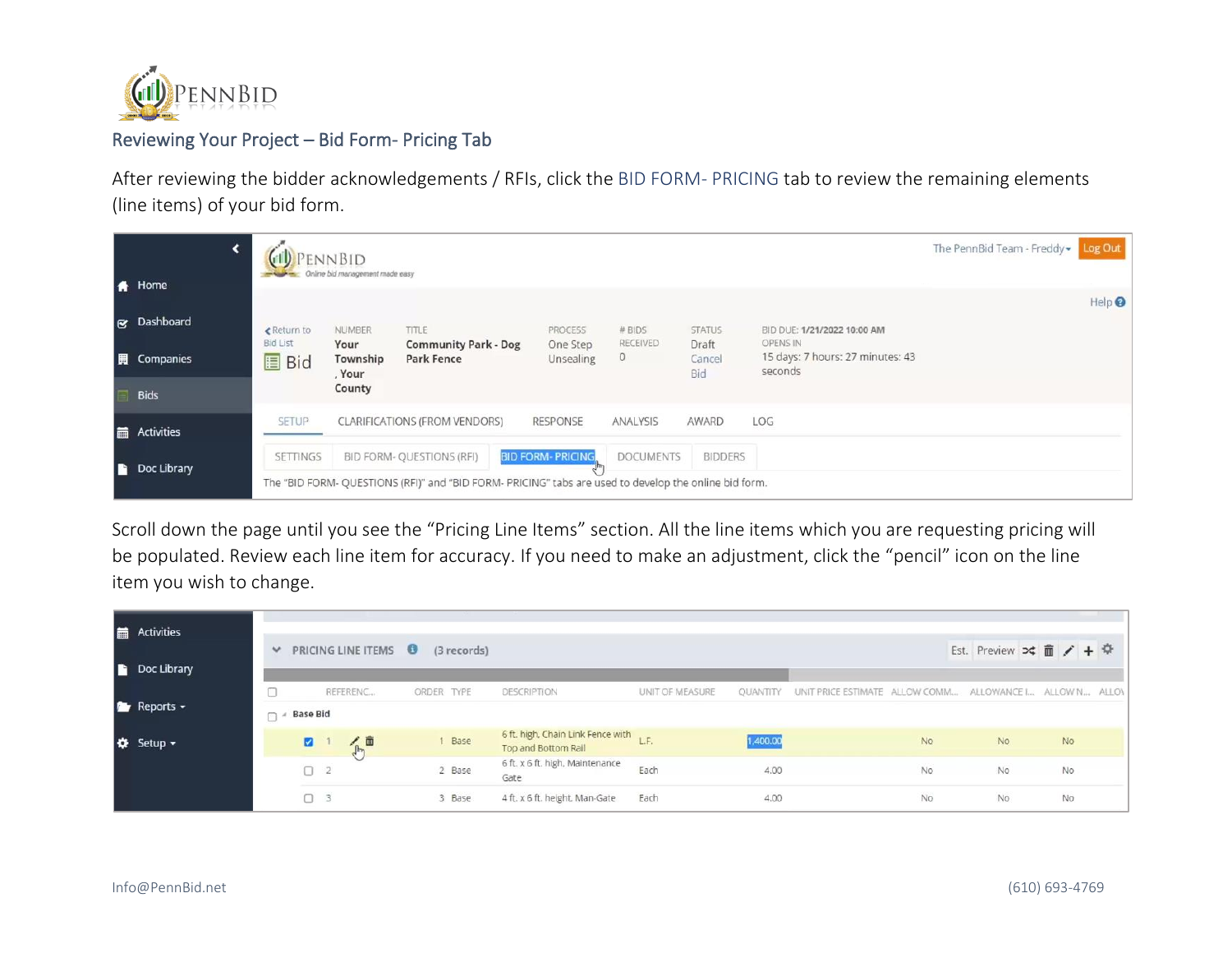

A new window will pop up containing the details of the line item. Any of the information can be edited. Make sure to click "Save" after edits have been populated. New changes will update in the system immediately, so you can again review for accuracy.

| ∢                                             | <b>SETUP</b>                    | <b>CLARIFICATIONS (FROM VENDORS)</b><br><b>RESPONSE</b>       | <b>ANALYSIS</b><br><b>AWARD</b><br>LOG |                                  |                                          |
|-----------------------------------------------|---------------------------------|---------------------------------------------------------------|----------------------------------------|----------------------------------|------------------------------------------|
| <del>A</del> Home                             | <b>BIDFO</b><br><b>SETTINGS</b> | <b>Pricing Line Item</b>                                      |                                        | $\times$                         |                                          |
| Se Dashboard                                  | The "BID FORM- QUESTI           |                                                               |                                        | Cancel Save                      |                                          |
| <b>圓</b> Companies                            | > ITEM GROUPS                   | ITEM GROUP O*<br>Base Bid<br>$\overline{\mathbf{v}}$          | UNIT OF MEASURE <b>8</b> *<br>L.F.     | ALLOW ALT ITEM @<br>$\Box$       | $\times$ $#$ / +                         |
| <b>Bids</b>                                   | > CUSTOM PRICIN                 | CATEGORY O<br>Please choose one<br>$\mathbf{v}$               | QUANTITY <b>O</b> *<br>1,400.00        | ALLOW COMMENT<br>0               | $+$ $\Phi$                               |
| Activities                                    | PRICING LINE ITE                | REFERENCE NUMBER O *                                          | UNIT PRICE ESTIMATE<br>s               | INTERNAL ONLY<br>0               | $\times$ $\frac{1}{2}$ / + $\frac{1}{2}$ |
| Doc Library                                   | $\Box$<br><b>REFERENC</b>       | DESCRIPTION *<br>6 ft. high. Chain Link Fence with Top and Bc | ALLOWANCE ITEM O<br>0                  | <b>ESTIMATE SOURCE</b><br>Manual | ALLOWN. ALLON                            |
| $R$ Reports $\sim$                            | Base Bid                        | <b>VERSION</b><br><b>Enter Text</b>                           | ALLOW NO BID <sup>O</sup><br>0         | SOURCE DESCRIPTION               |                                          |
| $\ddot{\mathbf{Q}}$ Setup $\ddot{\mathbf{v}}$ | ■ 1                             | TYPE <b>O</b> *                                               |                                        |                                  | No:                                      |
|                                               | $\Box$ 2                        | Base<br>$\pmb{\mathrm{v}}$                                    |                                        |                                  | No.                                      |
|                                               | $\Box$ 3                        | USER FIELD 1                                                  | <b>USER FIELD 2</b>                    | USER FIELD 3                     | No                                       |
|                                               |                                 | <b>Enter Text</b>                                             | <b>Enter Text</b>                      | <b>Enter Text</b>                |                                          |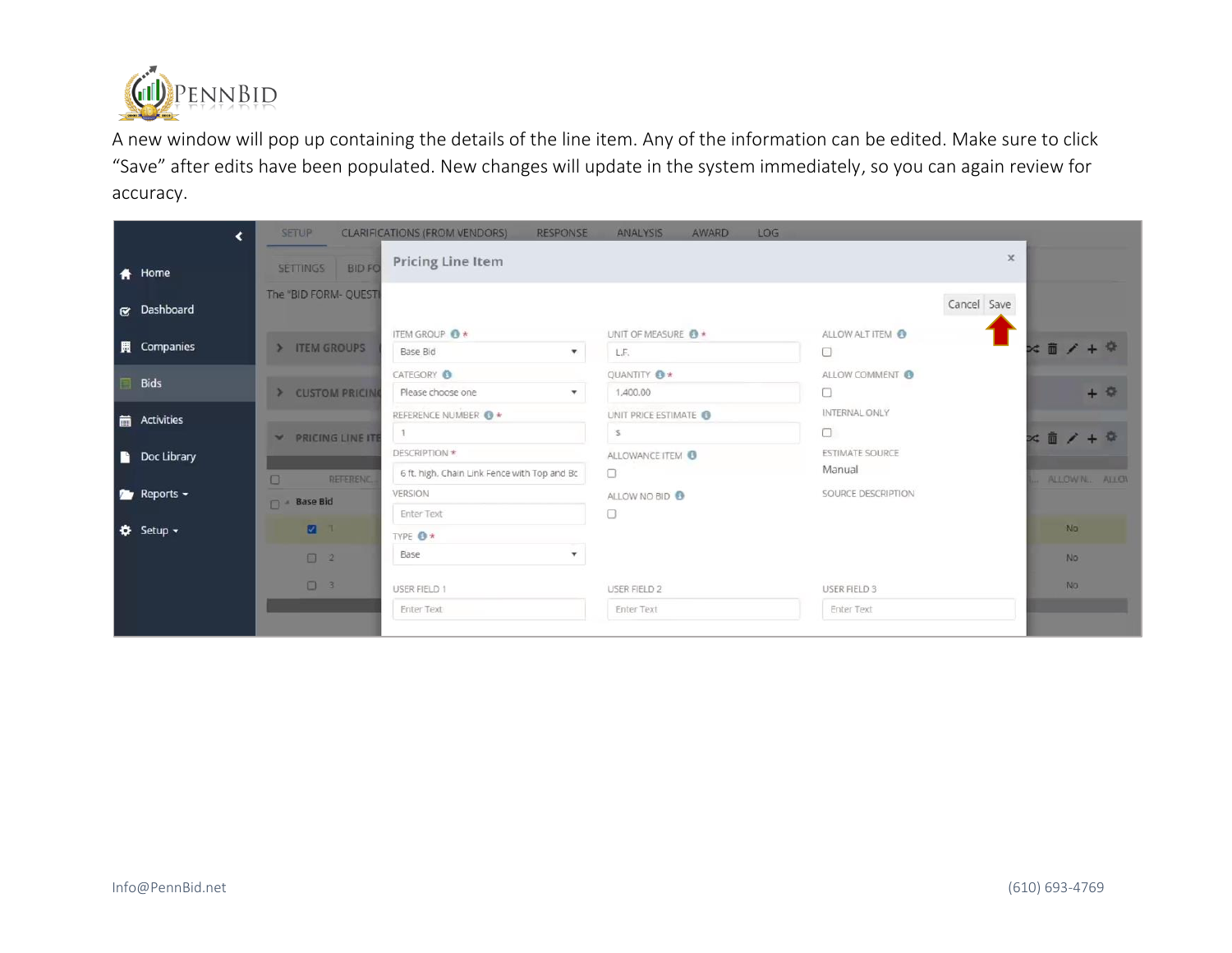

## Reviewing Your Project – Documents Tab

After reviewing all elements of the bid form, click on the DOCUMENTS tab. This is where you will upload all final versions of project documents that you want available to bidders. This includes, but is not limited to, the advertisement, plans, specs, instructions to bidders, blank required documents for bidders to fill out, etc.

|                      | Home              |                                                |                                             |                                                                                                       |                                  |                                |                                         |                                                                                        |
|----------------------|-------------------|------------------------------------------------|---------------------------------------------|-------------------------------------------------------------------------------------------------------|----------------------------------|--------------------------------|-----------------------------------------|----------------------------------------------------------------------------------------|
| $\tilde{\mathbf{z}}$ | Dashboard         | ← Return to<br><b>Bid List</b><br><b>圖 Bid</b> | <b>NUMBER</b><br>Your<br>Township<br>, Your | <b>TITLE</b><br><b>Community Park - Dog</b><br><b>Park Fence</b>                                      | PROCESS<br>One Step<br>Unsealing | # BIDS<br><b>RECEIVED</b><br>0 | <b>STATUS</b><br>Draft<br>Cancel<br>Bid | BID DUE: 1/21/2022 10:00 AM<br>OPENS IN<br>11 days: 9 hours: 36 minutes: 28<br>seconds |
| 圜                    | Companies         |                                                | County                                      |                                                                                                       |                                  |                                |                                         |                                                                                        |
|                      | <b>Bids</b>       | <b>SETUP</b>                                   |                                             | <b>CLARIFICATIONS (FROM VENDORS)</b>                                                                  | <b>RESPONSE</b>                  | ANALYSIS                       | AWARD                                   | LOG                                                                                    |
| 亩                    | <b>Activities</b> | <b>SETTINGS</b>                                |                                             | BID FORM- QUESTIONS (RFI)                                                                             | <b>BID FORM-PRICING</b>          | <b>DOCUMENTS</b>               | <b>BIDDERS</b>                          |                                                                                        |
|                      | Doc Library       |                                                |                                             | The "BID FORM- QUESTIONS (RFI)" and "BID FORM- PRICING" tabs are used to develop the online bid form. |                                  |                                |                                         |                                                                                        |

*Note*: We recommend uploading regular documents in PDF format, as these can't be altered in any way.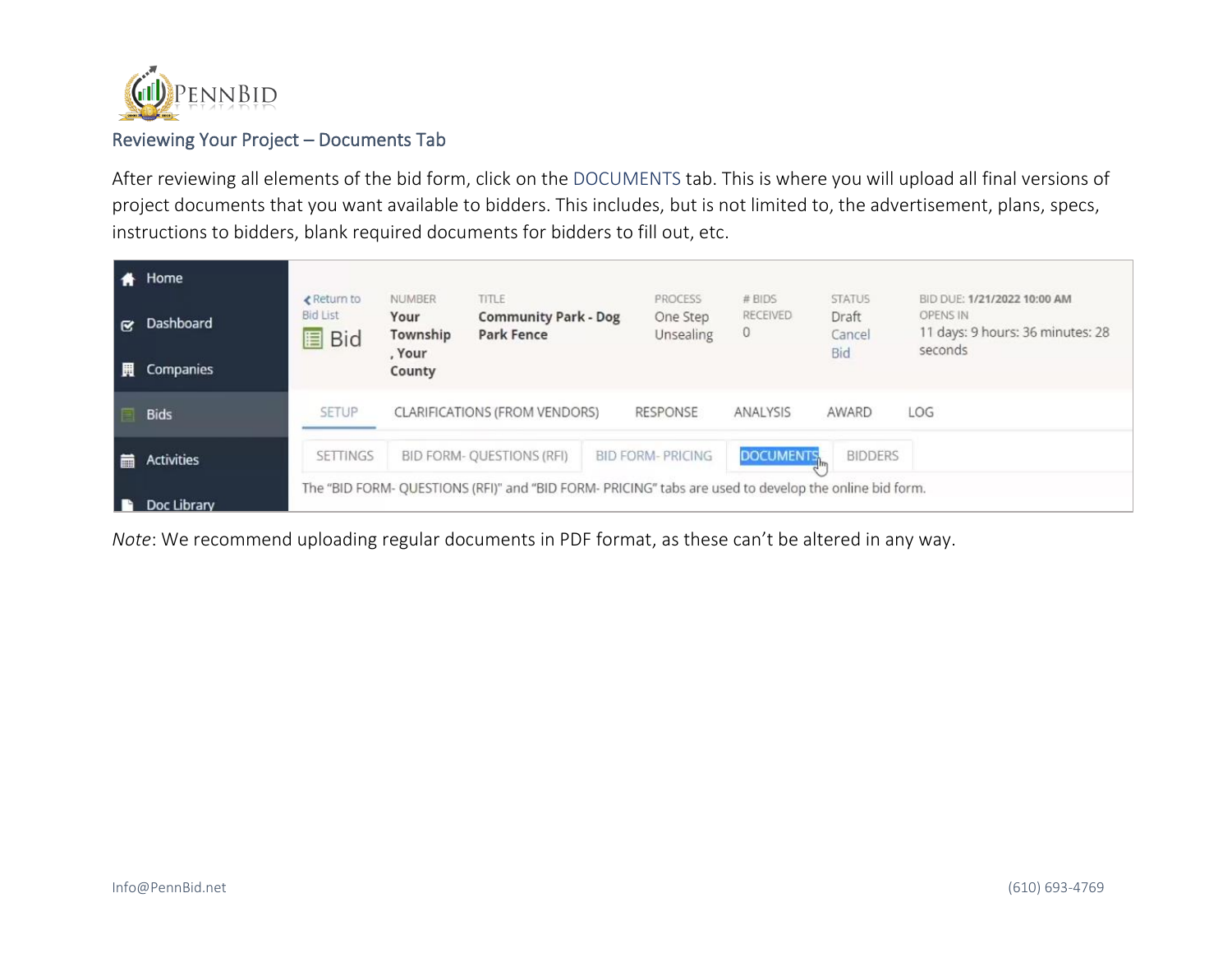

Click on the "External Documents – Protected" folder. Clicking the "+" button will create a sub-folder. You can have as many folders and sub-folder as desired. If you prefer, all project documents can be uploaded into the "External Documents – Protected" folder.



*Note*: Even if you upload all project documents into one folder, we recommend creating a sub-folder for any addenda issued. This can be created later should an addendum be issued.

| <b>BIOS</b>      | CLARIFICATIONS (FROM VENDORS)<br><b>SETUP</b>                           | <b>RESPONSE</b><br>ANALYSIS                  | AWARD<br>LOG             |                              |
|------------------|-------------------------------------------------------------------------|----------------------------------------------|--------------------------|------------------------------|
| Activities       |                                                                         |                                              |                          |                              |
| Doc Library      | <b>BID FORM- QUESTIONS (RFI)</b><br><b>SETTINGS</b>                     | <b>BID FORM- PRICING</b><br><b>DOCUMENTS</b> | <b>BIDDERS</b>           |                              |
| <b>Reports -</b> | $\odot + / \cdots$                                                      | $\circ$ $\circ$ $\bullet$                    |                          |                              |
|                  | A <b>Nain Document Folder</b> (0)<br>External Documents - Protected (0) |                                              | Drag and Drop Files Here |                              |
| <b>☆</b> Setup - | <b>Bidding Documents</b>                                                |                                              |                          |                              |
|                  | Internal Documents (0)                                                  | DOCUMENTS IN SELECTED FOLDER (0 records)     |                          | Page 8 of 8 503 w<br>$Q$ Tyn |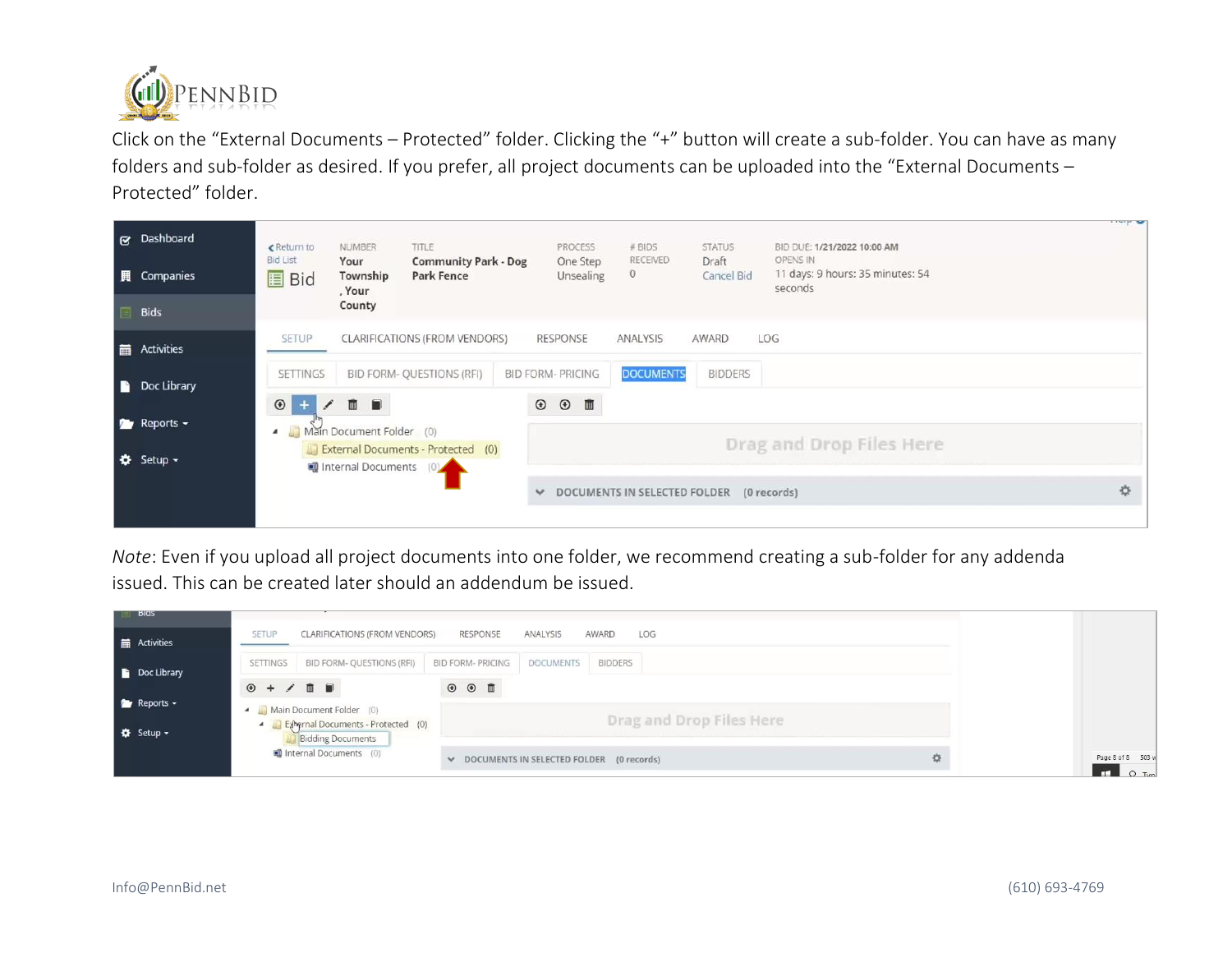

Once you finish creating folders, you're ready to upload documents. Simply click on the folder you wish to populate, and then drag your files straight into the "Drag and Drop Files Here" box.

| & Dashboard<br><b>圓</b> Companies | ← Return to<br><b>Bid List</b><br><b>国</b> Bid | <b>NUMBER</b><br>Your<br>Township<br>, Your<br>County | TITLE<br><b>Community Park - Dog</b><br><b>Park Fence</b> | PROCESS<br>One Step<br>Unsealing | # BIDS<br>RECEIVED<br>$\circ$            | <b>STATUS</b><br>Draft<br>Cancel Bid | BID DUE: 1/21/2022 10:00 AM<br>OPENS IN<br>11 days: 9 hours: 28 minutes: 10<br>seconds |   |
|-----------------------------------|------------------------------------------------|-------------------------------------------------------|-----------------------------------------------------------|----------------------------------|------------------------------------------|--------------------------------------|----------------------------------------------------------------------------------------|---|
| <b>Bids</b>                       | <b>SETUP</b>                                   |                                                       |                                                           | RESPONSE                         | ANALYSIS                                 | AWARD                                | LOG                                                                                    |   |
| Activities                        |                                                |                                                       | <b>CLARIFICATIONS (FROM VENDORS)</b>                      |                                  |                                          |                                      |                                                                                        |   |
| Doc Library                       | <b>SETTINGS</b>                                |                                                       | BID FORM- QUESTIONS (RFI)                                 | <b>BID FORM- PRICING</b>         | <b>DOCUMENTS</b>                         | <b>BIDDERS</b>                       |                                                                                        |   |
| $\bullet$ Reports $\bullet$       | $\odot + / \cdots$                             | 4 Main Document Folder (0)                            |                                                           | $\circ$ $\circ$ $\Box$           |                                          |                                      |                                                                                        |   |
| ☆ Setup -                         |                                                | Bidding Documents (0)                                 | External Documents - Protected (0)                        |                                  |                                          |                                      | <b>Drag and Drop Files Here</b>                                                        |   |
|                                   |                                                | internal Documents (0)                                |                                                           | $\checkmark$                     | DOCUMENTS IN SELECTED FOLDER (0 records) |                                      | $+$ Copy                                                                               | 收 |
|                                   |                                                |                                                       |                                                           |                                  |                                          |                                      |                                                                                        |   |

The system will upload your document(s), which will populate under the "Documents in Selected Folder" tab.

| Doc Library                            | $+$ / $+$ 0<br>$\circledast$                                                                     | $\circ$ $\circ$ $\bullet$                                          |  |
|----------------------------------------|--------------------------------------------------------------------------------------------------|--------------------------------------------------------------------|--|
| $P$ Reports $\sim$<br><b>☆</b> Setup – | A Main Document Folder (0)<br>External Documents - Protected (0)<br><b>Bidding Documents</b> (1) | Drag and Drop Files Here                                           |  |
|                                        | Internal Documents (0)                                                                           | DOCUMENTS IN SELECTED FOLDER (1 record)                            |  |
|                                        |                                                                                                  | ATTACHED FILE<br>FILE DESCRIPTION<br>UPLOADED TIME<br><b>BYTES</b> |  |
|                                        |                                                                                                  | bid (4).pdf<br>801692<br>12/22/2021 10:31 PM                       |  |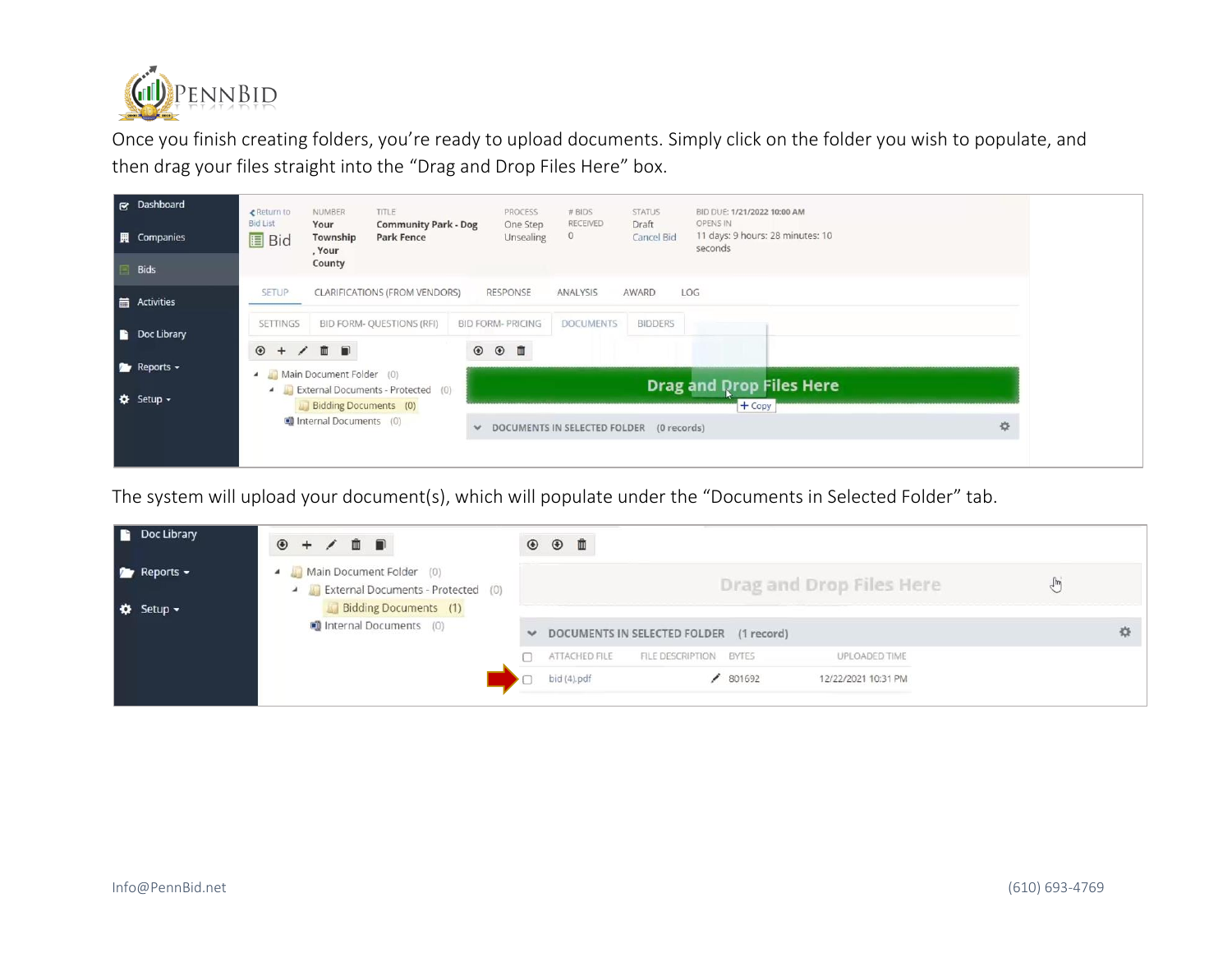

# Getting Ready to Go Live

Now that the project information has been reviewed and documents have been populated, the final step is adjusting the available date/time that the project becomes visible to potential bidders.

To make that change, click the SETTINGS tab and you'll see the "Available Date" on the left-hand column.



*Note*: We recommend setting the available date to the day before your advertisement runs in the paper. That way, if bidders see the project ad early in the morning, the project will already be available in the system.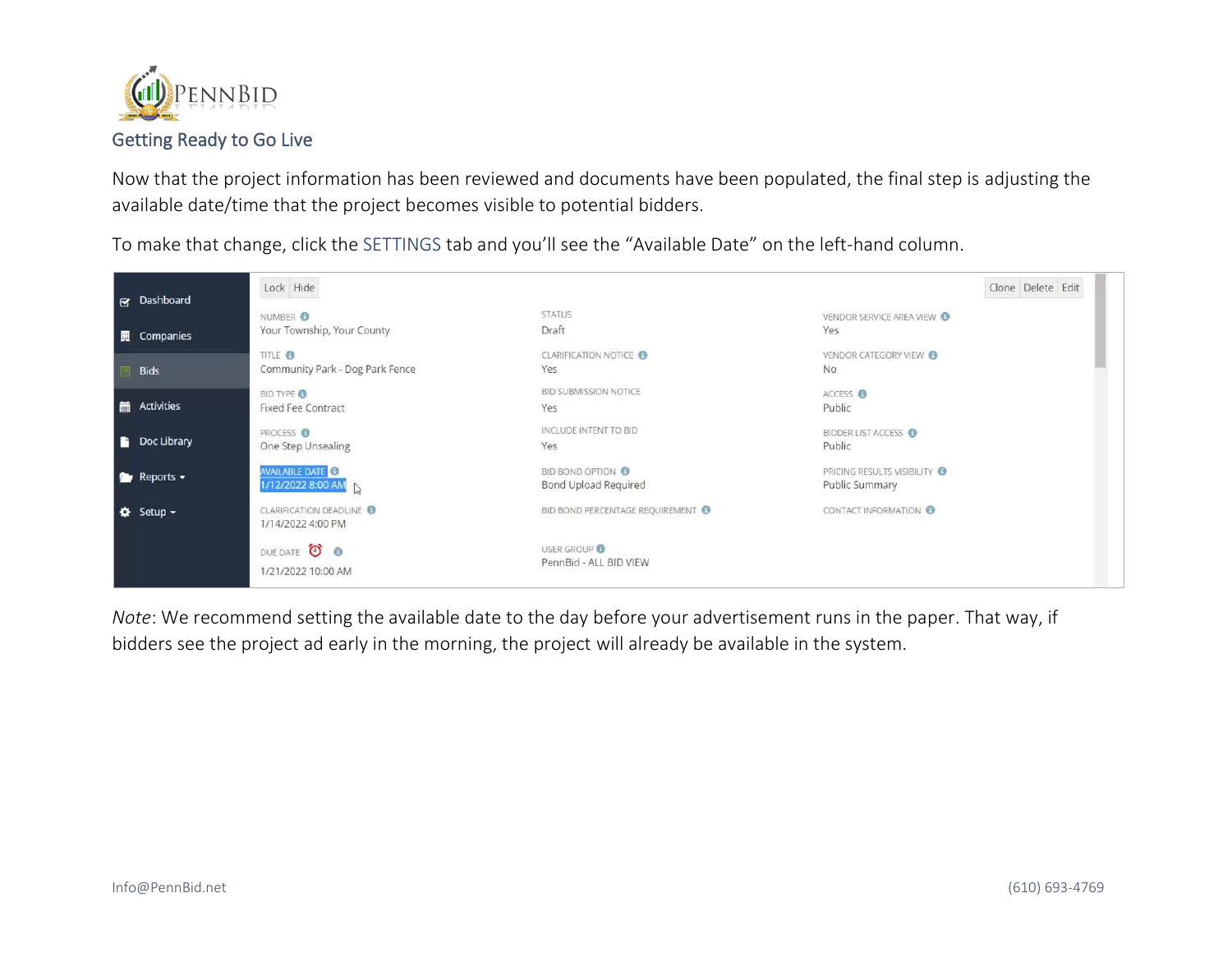

To make changes to the available date, click on the "Edit" button on the top right. All fields will become editable, and you can select the date/time preferred. Be sure to click "Save" after making changes.

| & Dashboard        | Lock Hide                                             |                                                  | Clone Delete Edit                              |
|--------------------|-------------------------------------------------------|--------------------------------------------------|------------------------------------------------|
| <b>圓</b> Companies | NUMBER <sup>3</sup><br>Your Township, Your County     | <b>STATUS</b><br>Draft                           | VENDOR SERVICE AREA VIEW<br>Yes                |
| <b>Bids</b>        | TITLE <sup>®</sup><br>Community Park - Dog Park Fence | <b>CLARIFICATION NOTICE</b><br>Yes               | VENDOR CATEGORY VIEW<br>No                     |
| Activities         | <b>BID TYPE O</b><br><b>Fixed Fee Contract</b>        | <b>BID SUBMISSION NOTICE</b><br>Yes              | ACCESS <sup>O</sup><br>Public                  |
| Doc Library        | PROCESS O<br>One Step Unsealing                       | INCLUDE INTENT TO BID<br>Yes                     | <b>BIDDER LIST ACCESS</b><br>Public            |
| <b>P</b> Reports - | <b>AVAILABLE DATE</b><br>1/12/2022 8:00 AM            | <b>BID BOND OPTION O</b><br>Bond Upload Required | PRICING RESULTS VISIBILITY O<br>Public Summary |
| ☆ Setup -          | <b>CLARIFICATION DEADLINE</b><br>1/14/2022 4:00 PM    | BID BOND PERCENTAGE REQUIREMENT                  | CONTACT INFORMATION O                          |
|                    | DUE DATE O O<br>1/21/2022 10:00 AM                    | <b>USER GROUP</b><br>PennBid - ALL BID VIEW      |                                                |

At the selected available date/time, the system will release the project automatically. There are no additional steps or actions needed on your part to make the project visible to potential bidders.